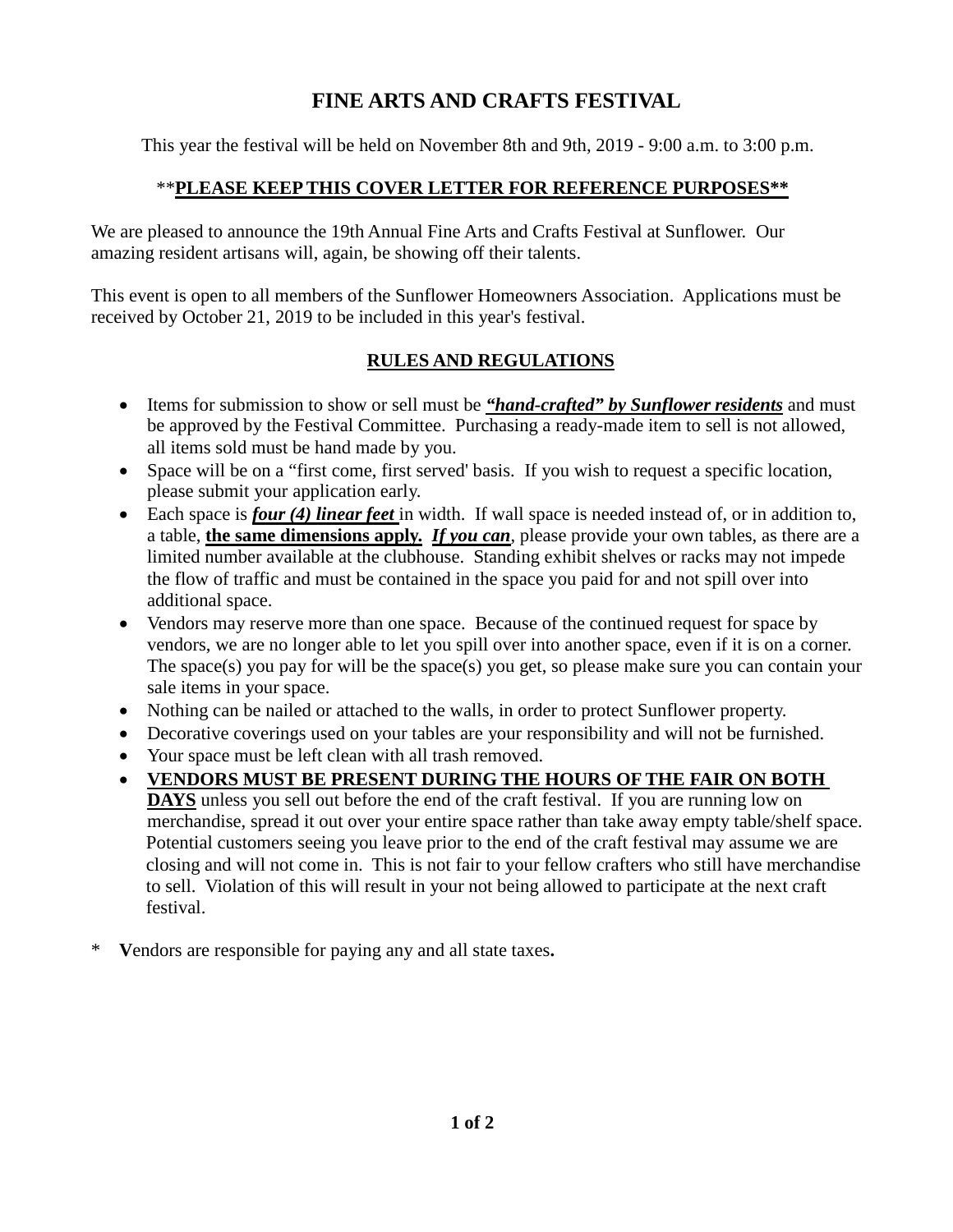#### **FEES**

**\*** Vendors will be charged \$20.00 for the first 4-foot linear space and \$5.00 for each additional linear foot thereafter.

### **APPLICATION PROCESS**

All fees must accompany the application.

.

- Only cash or check (made payable to "LINDA JORDAN") will be accepted.
- Pictures are encouraged (for new participants, who wish to show the committee a sample of their craft). All pictures will be returned.
- Fees will be refunded if product is not acceptable.
- Withdrawal from the festival 30 days prior to the festival will result in a refund of all fees.

\*If you require a receipt please include a self-addressed, stamped envelope with your application

\*Please return completed application to the reception desk in the club house for date-stamping.

#### **SET-UP**

- Set-up will **NOT** take place before 4:00 p.m. on November 7, 2019. PLEASE honor this request. Prior to this time, Sunflower employees will be setting up and placing tables.
	- \* We ask that **YOU DO NOT** ask Sunflower employees to add to or reposition your table(s) without permission from the festival committee. PLEASE honor this request.

We anticipate a great deal of enthusiasm, participation and publicity for this event, so again, we encourage you to submit your application early, especially if you are a returning vendor/exhibitor and wish to have the same spot as last year. MANY THANKS to all who have participated in the past, and helped to make this event successful.

#### **QUESTIONS or COMMENTS**

Please call Linda Jordan at 572-1705